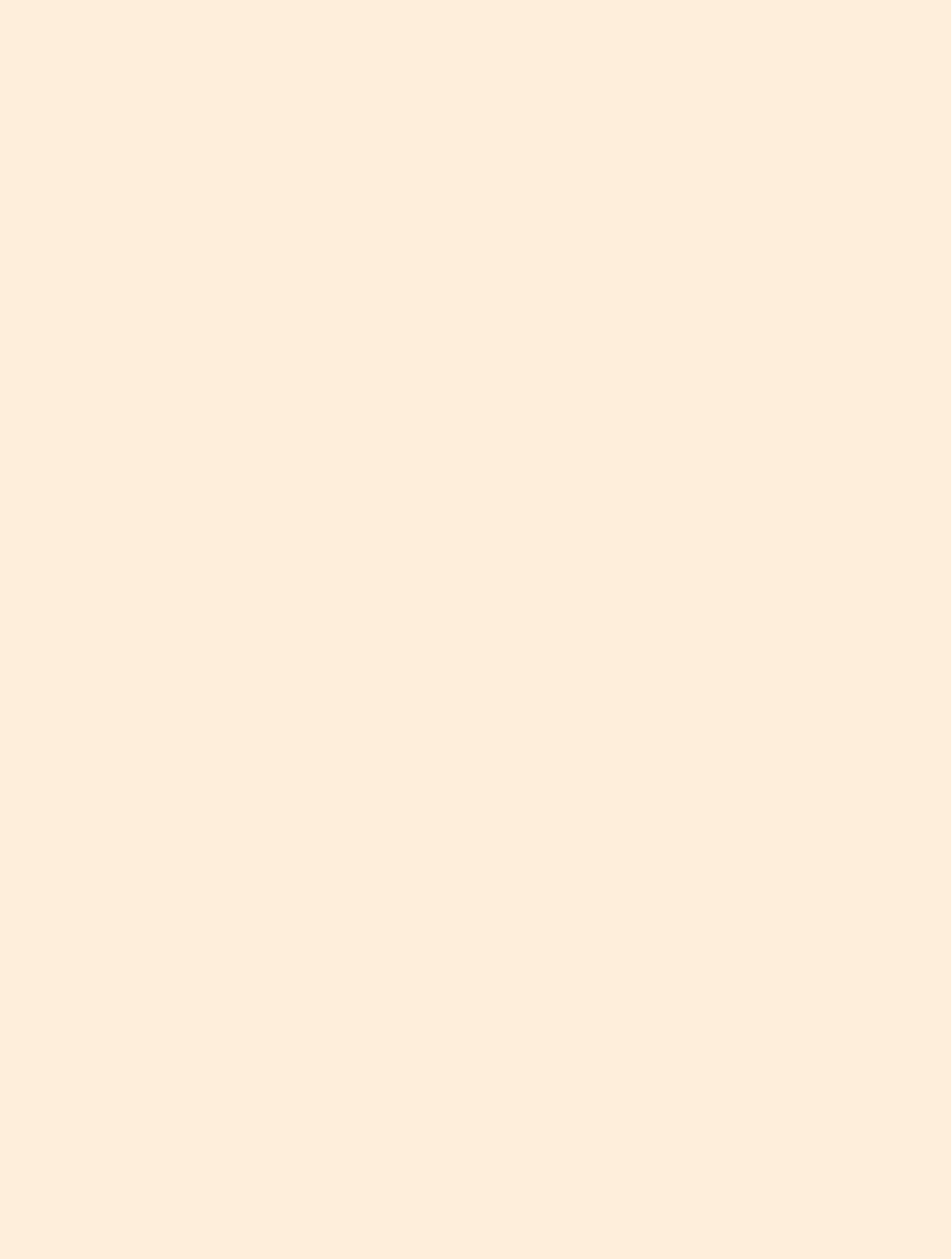# **Chapter 9: Conclusions and Recommendations**

## **9.1 Planning and Financial Management**

● Government of UP has not adopted the Gender Budgeting even after 10 years of declaration of the State Women Policy statement and was not maintaining gender based budget data/information about allocation and expenditure.

# *(Paragraph 2.1.1)*

**Recommendation:** The Government should take immediate steps to setup Gender Budgeting cells in its departments immediately and implement gender responsive budgeting in a time bound manner.

• Gender segregated data was not maintained by programme implementing agencies and, therefore, proper identification of beneficiaries, accurate need assessment of financial and other resources required, and setting realistic performance targets and goals were not feasible.

# *(Paragraph 2.1.2)*

**Recommendation:** Gender segregated data should be maintained by the implementing agencies at all levels for proper planning and efficient implementation of the scheme and ensuring that the specific needs of women and girl child are taken care of adequately to minimise gender gap/disparities.

In schemes such as PC-PNDT, MTP, MDR, Family Planning, KSY and UPVCS, there were significant savings ranging from 46 to 100 *per cent* indicating non-achievement of targets/goals in respect of these schemes due to lack of proper planning and inefficient implementation by implementing agencies and ineffective monitoring by the governance structure.

#### *(Paragraph 2.2)*

## **9.2 Missing Daughters**

# **Pre-Conception and Pre-natal Diagnostic Techniques (Prohibition of Sex Selection) Act, 1994**

• The department was not ensuring timely submission of application for renewal by USG centres and taking action against the defaulters as prescribed Format H (where details about USG centre such as date of receipt of application, Name, address of applicant, etc. are mentioned) was not maintained. Thus, these centres functioned as deemed to have been registered during the intervening period.

## *(Paragraph 3.1.4.1)*

**Recommendation:** The Department should ensure timely renewal of registration to avoid functioning of centres as 'deemed registered'.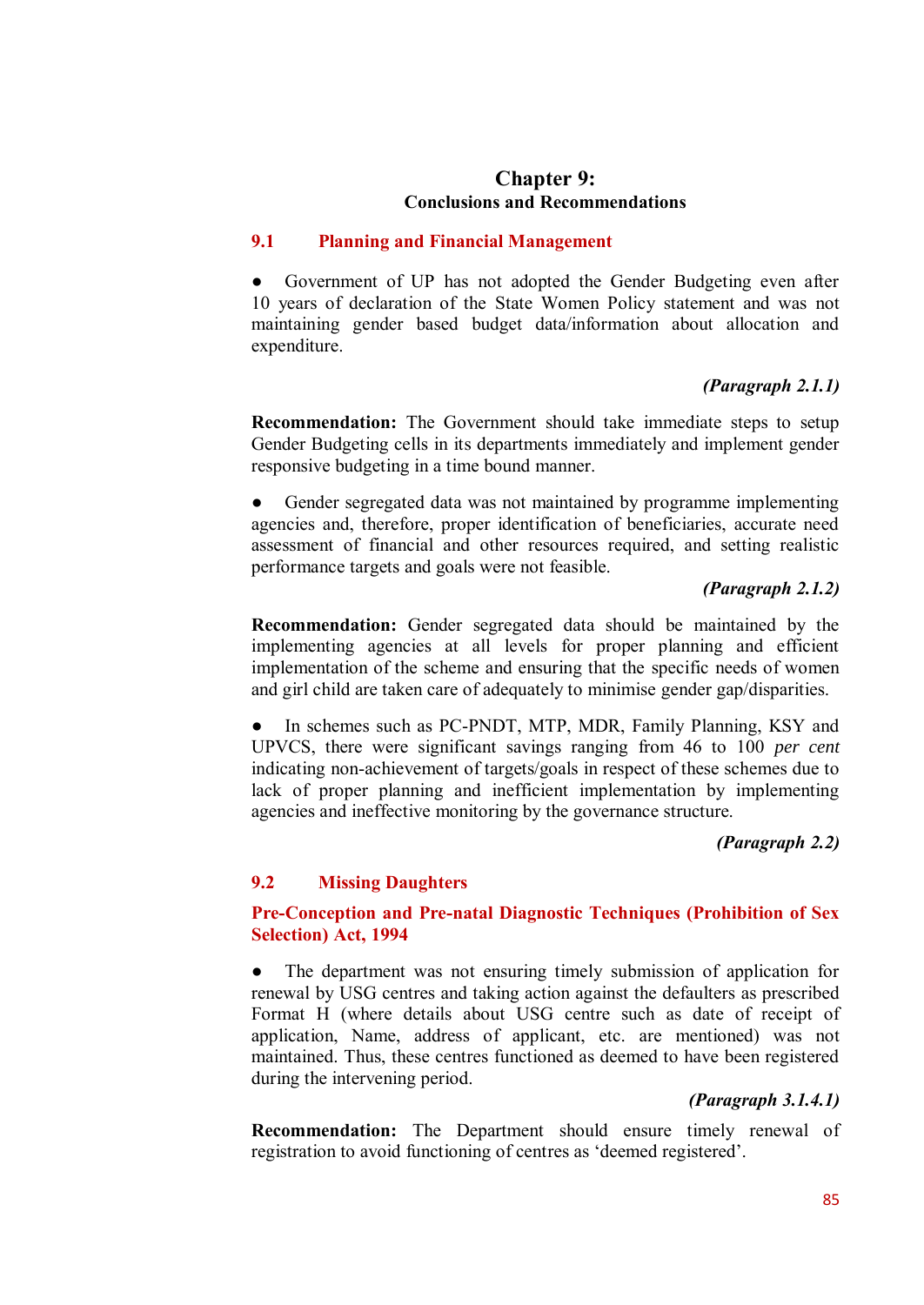Irregularities such as illegal operations of ultrasound machines could not be ruled out as effective monitoring and inspection of all the USG centres in the district was not possible in the absence of proper maintenance of mandatory records and non-receipt of prescribed returns.

## *(Paragraph 3.1.4.3)*

**Recommendation:** The Department should ensure the proper maintenance/up keep of mandatory records at USG centres as well as at DAA level.

No inspection schedule was prescribed by GoUP for the period between April 2010 and June 2013. Only 4,681 inspections (25 *per cent*) were conducted by DAAs during 2014-15 against 18488 targeted in the State while only 1,561 against required 6608 inspections were carried out by DAAs of test-checked districts during 2014-15. Thus, there was a shortfall of 76 *per cent* in inspections in the test checked districts.

#### *(Paragraph 3.1.4.4)*

**Recommendation:** The Government should ensure regular inspection of USG centres by District Appropriate Authorities.

The department did not take any action for mapping of sale of USG equipment and also did not call for information regarding sale, installation and possession of USG equipment from the manufacturers, suppliers, dealers, etc., Therefore, number of USG equipment installed and the location of their placement were not known to the authorities to regulate the use of all the ultrasound machines. In absence of these information the possibility of misuse of ultrasound machines could not be ruled out.

## *(Paragraph 3.1.4.6)*

**Recommendation:** The Government should effectively monitor the sale, supply and installation of USG machines to regulate and ensure their proper use as per PC-PNDT Act*.*

The department did not know the whereabouts of the machines sealed for breach of the provisions of PCPNDT Act as one sealed machine was found to have been sold and two other machines were found to have been removed from the centres, without any intimation to the department.

#### *(Paragraph 3.1.4.9)*

**Recommendation:** The Department should ensure effective tracking of seized machines to avoid their unauthorised usages.

Important provisions of PC-PNDT Act such as non-maintenance of patient details, non-submission of returns etc. were breached by 58 percent USG centres, however, neither any action was taken nor was any penalty imposed on the defaulting USG centres.

*(Paragraph 3.1.4.11)*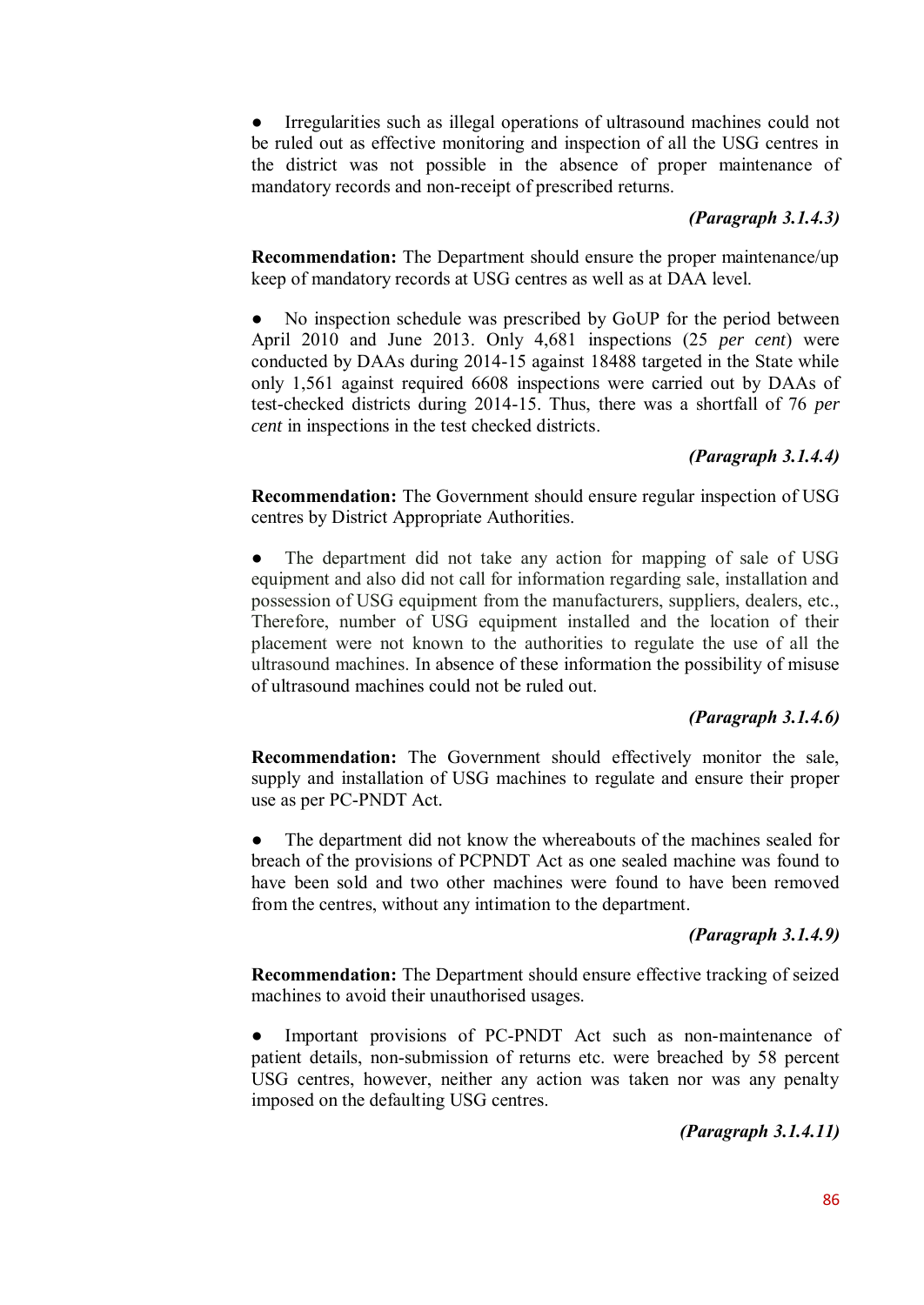**Recommendation:** The Department should ensure adherence to the provision of the Act by USG centres and penal action should be taken against the defaulting centres.

On one hand SSB, SAC and DACs did not meet regularly and on the other, they did not ensure proper follow up action on the decisions taken and directions given by them. This rendered the entire system of monitoring, created under the provisions of the PC-PNDT Act, ineffective and largely dysfunctional.

## *(Paragraph 3.1.5.2)*

**Recommendation:** The Government should ensure regular meetings of SAC and DAC for monitoring the proper implementation of the provisions of Act.

SIMC did not conduct adequate inspections of USG centres and failed to discharge their responsibility to monitor and ensure the proper implementation of PC-PNDT Act.

# *(Paragraph 3.1.5.3)*

**Recommendation:** The Government should ensure regular inspection by SIMC for enforcement of the provisions of the Act.

No dedicated toll free phone line was established as of October 2015 for registration of complaints violating the direction of SSB to establish a website and provide a dedicated toll free phone number for registering complaints.

## *(Paragraph 3.1.6)*

**Recommendation:** The Government should establish a dedicated toll free phone line for registration of complaints and should also effectively monitor redressal of grievances by maintaining a separate database of complaints received relating to violations of PC-PNDT Act.

## **Medical Termination of Pregnancy Act, 1971**

As 1.19 lakh (out of 2.8 lakh) Medical Termination of Pregnancies were conducted during the year 2010-14 in the State pertained to rural areas having 46 CHCs registered under the Act, possibility of operation of large number of unauthorised MTP centres in smaller towns in the vicinity of rural areas cannot be ruled out.

## *(Paragraph 3.2.3)*

● Only six *per cent* of 773 Community Health Centres (CHCs) in the State were having MTP facilities. As a result, majority of women in rural areas had no access to safe abortion services at affordable cost and reasonable distance from their habitations.

#### *(Paragraph 3.2.3)*

**Recommendation:** The Government should increase MTP facilities in rural areas by registering more CHCs under the Act.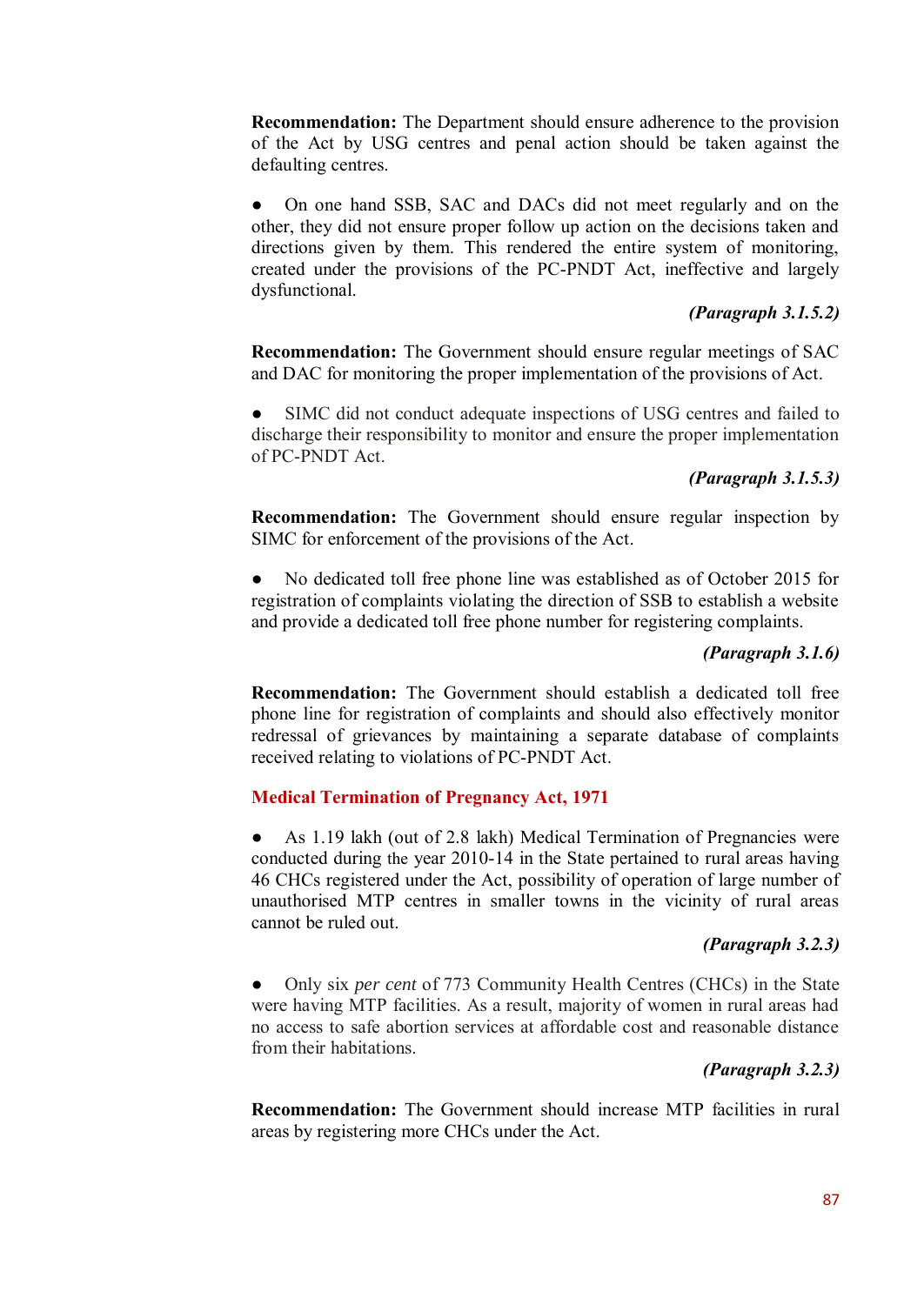● Only 548 (26.3 *per cent*) of 2,083 nursing homes/hospitals, having MTP facilities and operating in test-checked districts, were registered under MTP Act. Safe and hygienic conditions were not ensured in 226 un-registered CHCs in test checked districts while it was observed that in 7 out of 226 unregistered CHCs/PHCs had carried out terminations.

# *(Paragraph 3.2.4.1)*

● Due to lack of inspections and monitoring, the department failed to recognize unregistered centres conducting MTPs and number of MTPs cases shown by the department was un-realistic as the department did not ensure reporting from unregistered hospitals.

# *(Paragraph 3.2.5.3)*

**Recommendation:** The Government should ensure regular meetings of DLC and required inspection by CMOs, for effective monitoring of the provisions of the Act.

# **9.3 Controlling Maternal Mortality**

#### *Janani SurakhshaYojna*

Target for institutional deliveries was only 1.24 crore (46 *per cent* of registered pregnant women). Inadequate government health facilities, lack of access to government health centres and non-affordability of private nursing homes/hospitals may have forced rural poor to depend more on home deliveries to be done by unskilled birth attendant.

#### *(Paragraph 4.1.2)*

## **Recommendations:**

**(a)** Achievement of targets for institutional deliveries should be ensured in all the districts of the State especially with higher population of rural poor.

**(b)** Adequate health infrastructure may be created in rural areas by establishing more CHCs/PHCs/Sub-Centres as per norms to ensure safe and hygienic institutional deliveries.

**(c)** Transparent system should be adopted by the Department for fixing the targets of institutional deliveries.

● Total number of safe deliveries in the State including Government institutions, Private nursing homes/hospitals and home deliveries by skill attendants would work out to 154.25 lakh against total registered pregnancies of 266.01 lakh during the period 2010-15. This implied that a large number of rural poor approximately 111.76 lakh (42 *per cent*) had to depend on home deliveries by unskilled birth attendants.

## *(Paragraph 4.1.3)*

#### **Recommendations:**

**(a)** The shortfalls in achievement of targets for home deliveries by SBAs should be minimized by proper monitoring.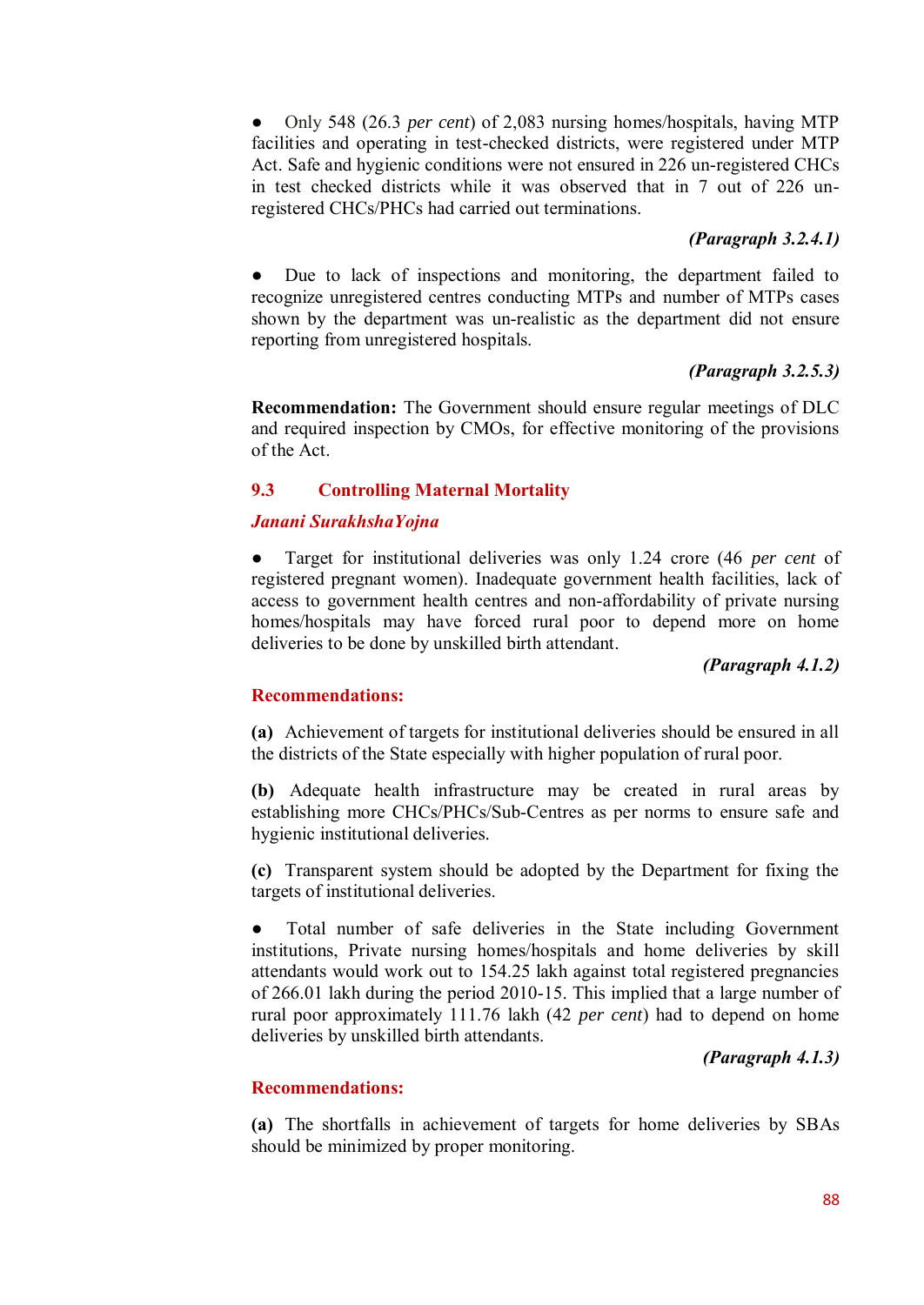**(b)** Health infrastructure and Skilled Birth Attendant network in rural areas should be strengthened to minimize the number of unsafe deliveries through unskilled attendants.

#### **Maternal Death Review**

● Large number of maternal deaths (85 *per cent*) remained unreported and 86 *per cent* of maternal deaths remained un-reviewed to find the gaps in the service delivery and to ensure corrective measure.

#### *(Paragraph 4.2.2)*

**Recommendation**: The Government should put in place a more effective system to ensure that every case of maternal death is reported and reviewed to ascertain service delivery gaps for taking corrective measures.

#### **Family Planning Programme**

49 *per cent* of allotted funds ( $\overline{\xi}$  380.57 crore) under the scheme remained unutilized during 2010-15.

# *(Paragraph 4.3.1)*

• Target fixed for females (tubectomy) was 20 times higher than the target fixed for males (vasectomy); while achievement for tubectomy was 41 times the achievement for vasectomy in terms of absolute numbers.

#### *(Paragraph 4.3.2)*

There was short-fall in achievement of IUD targets ranging from 41 to 47 *per cent* while no targets were set for most common and non-invasive methods viz. oral-pills and condoms.

## *(Paragraph 4.3.3)*

#### **Recommendations:**

• The Government should enhance awareness in the society through IEC activities to increase inclination towards vasectomy and set prudent targets for both vasectomy and tubectomy.

The Government should enhance awareness in the society through IEC activities to adopt spacing methods for family planning.

#### **9.4 Improving Health and Nutritional Support**

#### **Integrated Child Development Services (ICDS) Scheme**

● The Department did not have authentic data relating to nutritional and anaemic status of girls and women, which deprived the Department from preparing plans to cater to the specific needs of girls and women to reduce the prevalence of anaemia among them.

#### *(Paragraph 5.2.2)*

**Recommendation:** The Government should evolve a mechanism to obtain gender segregated data at State level especially in respect of important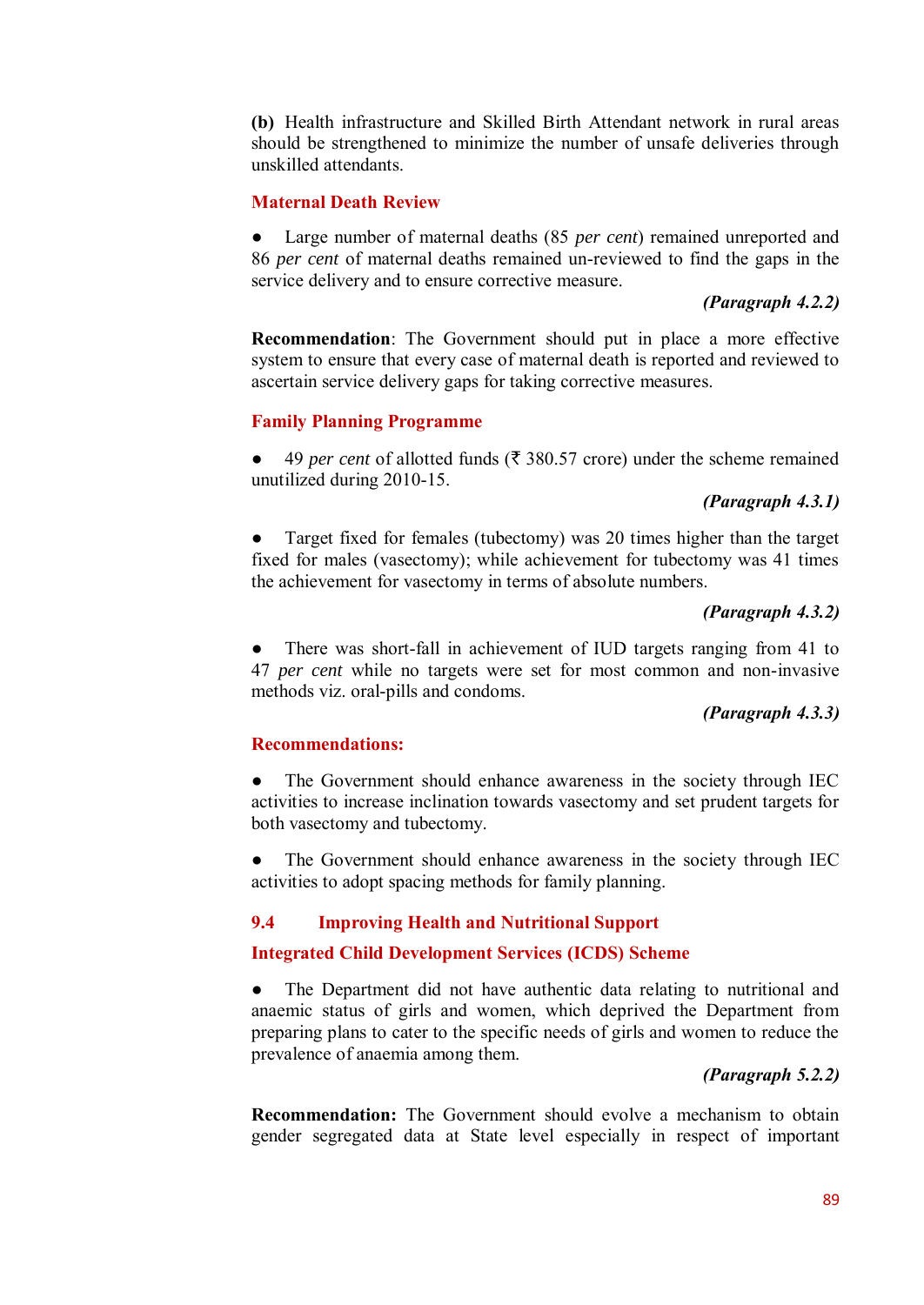nutritional deficiencies for formulation of specific plan of action and taking corrective measures.

Against the requirement of 2,85,429 AWCs in the State, only 1,90,145 AWCs (67 *per cent*) were sanctioned and 1,87,997 AWCs (66 *per cent*) were actually functional. Less number of functional AWCs, as compared to prescribed norms resulted in ineffective delivery of services.

## *(Paragraph 5.3.1)*

**Recommendation:** The Government should ensure opening of AWCs as per population norms for effective implementation of the Scheme.

Adequate infrastructure/basic amenities were not available in most of the AWCs thereby putting children, pregnant women and lactating mothers to lots of inconvenience and discomfort.

## *(Paragraph 5.3.2)*

**Recommendation:** The Government should ensure required infrastructure and basic amenities at all AWCs for providing hygienic and safe environment to children and pregnant women/lactating mothers visiting AWCs.

The State had 3.21 crore to 3.44 crore pregnant women, lactating mothers and children between six months and six years of age, however, supplementary nutrition was provided to only 2.33 crore to 2.52 crore beneficiaries. Hence, 22 to 32 *per cent* pregnant women, lactating mothers and children were deprived of the benefits of supplementary nutrition programme during 2010-15.

## *(Paragraph 5.4.1.1 (ii))*

Nutritional support was provided to the beneficiaries ranging between 20 to 22 days in a month and 240 to 269 days in a year during 2010-15 against the prescribed norms of 25 days per month and 300 days per year.

# *(Paragraph 5.4.1.1 (iii))*

**Recommendation:** The Government should ensure distribution of supplementary nutrition to all eligible beneficiaries for minimum required 300 days to reduce and eliminate malnutrition among them**.**

Number of girls not attending PSE activities has exponentially increased from three *per cent* in 2010-11 to 33 *per cent* in 2014-15.

## *(Paragraph 5.4.1.3 (i))*

**Recommendation:** The Government should ensure supply of pre-school kits to AWCs every year for providing pre-school education to beneficiaries through non-formal methods.

Pre-natal and post-natal health check-up services are inadequate as pre-natal and post-natal cards were not issued to expectant/lactating mothers in 217 (72 *per cent*) out of 300 test checked AWCs.

*(Paragraph 5.4.2.1)*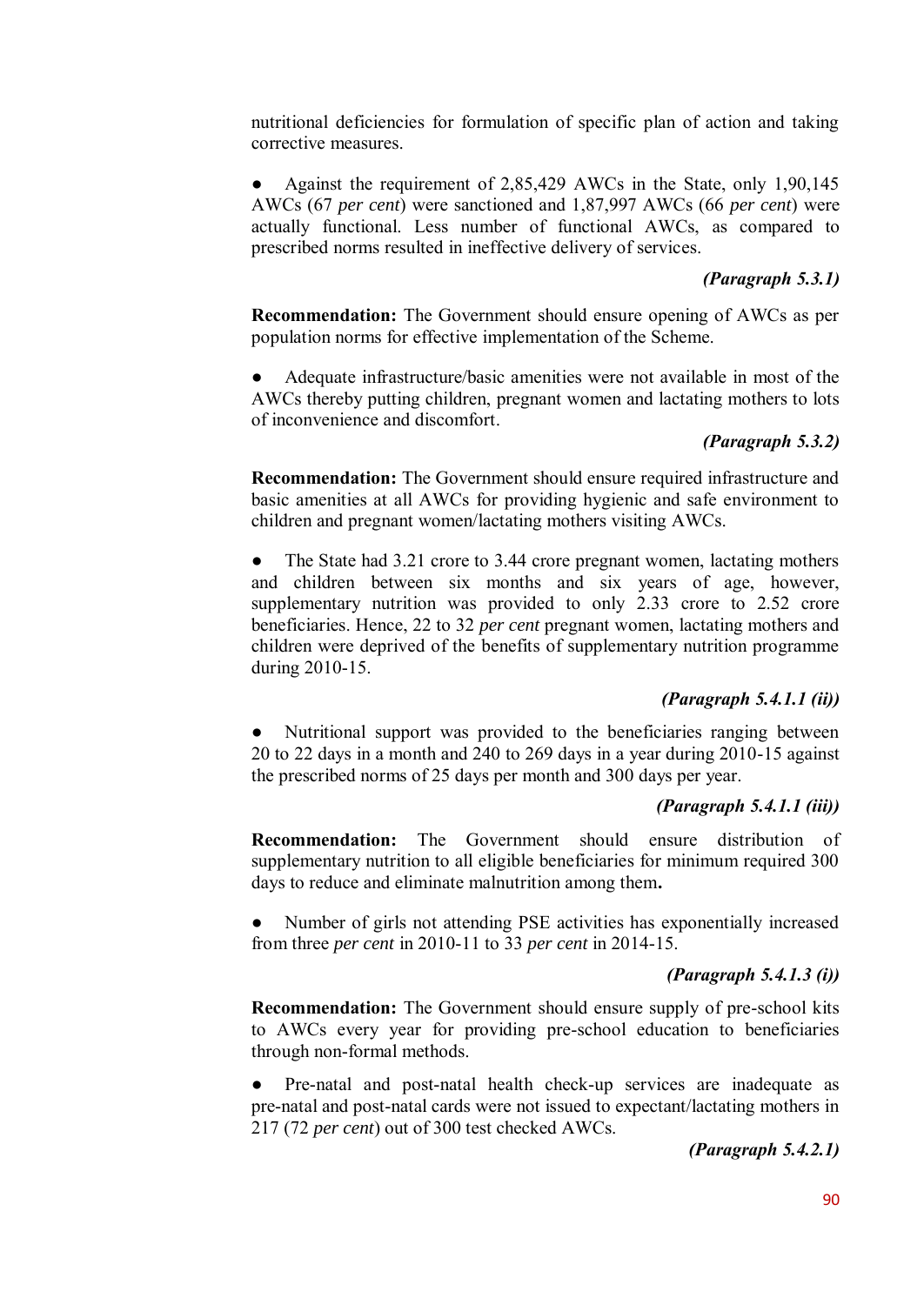**Recommendation:** The Government should improve pre-natal and post-natal health check-up facilities at AWCs**.**

• Only  $\bar{\tau}$  19.75 crore (34 *per cent*) of released amount of  $\bar{\tau}$  58 crore was utilized for purchase of medicine kits during 2010-15 within the respective financial year. Medicine kits for common ailments like fever, cold, worm infection etc., were not supplied to 1,87,997 AWCs (100 *per cent*) in the State in 2012-13 and about 50 *per cent* AWCs were not issued medicine kits in 2011-12 and 2014-15.

#### *(Paragraph 5.4.2.1 (i))*

**Recommendation:** The Government should ensure supply of medicine kits to all AWCs without interruption for providing basic medical facilities to beneficiaries at AWCs.

Records of referred patients containing name, age, reason for referral, date of referral, place where referred, details of treatment given and outcome of treatment was not maintained in 247 (82 *per cent*) out of 300 test checked AWCs. As such, referral services were neglected in AWCs.

#### *(Paragraph 5.4.2.2)*

**Recommendation:** The Government should ensure effective referral services at AWCs.

Monitoring and Evaluation Committees at district, block and AWC level neither met regularly nor the functionaries of ICDS conducted regular inspections of AWCs. The revised web-based MIS was also not implemented in AWCs in the State.

#### *(Paragraph 5.6)*

**Recommendation:** The Government should ensure regular meetings of various committees and inspections by ICDS functionaries as per norms for effective monitoring of the scheme.

#### **9.5 Adolescent Girls**

#### *Kishori Shakti Yojana*

● Against the total population of 70,74,240 AGs, only 35,100 AGs were covered under the KSY scheme during 2012-15. Hence, only one *per cent* of the AGs in these districts could be covered under KSY. In other words, 99 *per cent* of the AGs in the districts were deprived of the nutritional support and vocational training.

## *(Paragraph 6.1.2)*

**Recommendation:** The Government should expand the scope of the scheme to cover all adolescent girls, on the lines of SABLA.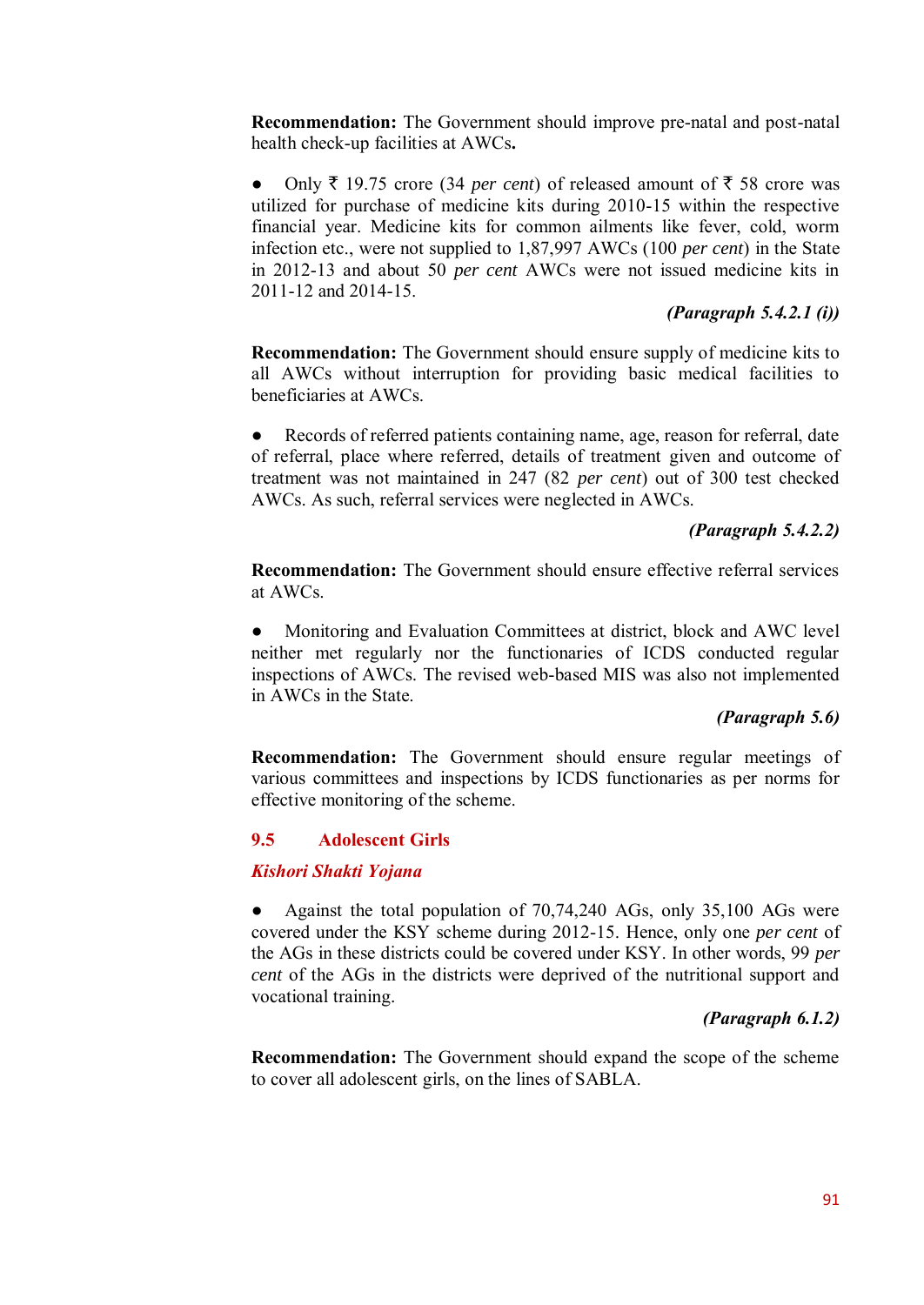Shortfall was noticed in imparting training ranging between 28 and 70 *per cent*, except in 2012-13 when training was not imparted, and in test-checked districts shortfall was 87 *per cent*.

## *(Paragraph 6.1.4)*

**Recommendation:** The Government should ensure that training is imparted to all eligible AGs and availability of requisite training funds to districts.

# **Rajiv Gandhi Scheme for Empowerment of Adolescent Girls or** *SABLA*

An expenditure of  $\bar{\tau}$  1,186.41 crore was incurred on the scheme during 2010-15 incorporating Central share of  $\bar{\tau}$  564.34 crore and 97.77 lakh adolescent girls were covered under the scheme.

## *(Paragraph 6.2.1.1)*

• Take Home Ration (THR) was not provided to 13.45 lakh adolescent girls in the test checked districts during 2011-15. This implied that 28.21 *per cent* of the eligible AGs did not get nutritional support under the scheme in these districts.

## *(Paragraph 6.2.3.1)*

**Recommendation:** The Government should monitor and ensure that THR to all eligible adolescent girls is provided in all the districts as per approved scale.

Vocational training was not imparted to any adolescent girls in any six test-checked districts during 2011-15.

## *(Paragraph 6.2.3.2 (i))*

**Recommendation:** The Government should ensure that vocational training is imparted to all adolescent girls as required under the scheme guidelines.

● Only 26,084 training kits (10 *per cent*) against requirement of 2,60,865 kits in 52,173 AWC's of 22 districts covered under the scheme were provided in the year 2014-15.

# *(Paragraph 6.2.3.2 (ii))*

**Recommendation:** The Government should ensure that training kits are supplied timely and issued to all AWCs as per scheme guidelines.

#### **9.6 Crime Against Women**

The incidence of crime against women in the State have been rising consistently during last five years. There has been 61 *per cent* increase in incidence of crime against women between 2010-11 and 2014-15. The increase in crime has been very steep during 2013-14 when the number of such incidence shot up from 24,652 in 2012-13 to 31,810 in 2013-14. The incidence of crime against women has not declined in 2014-15.

*(Paragraph 7.1)*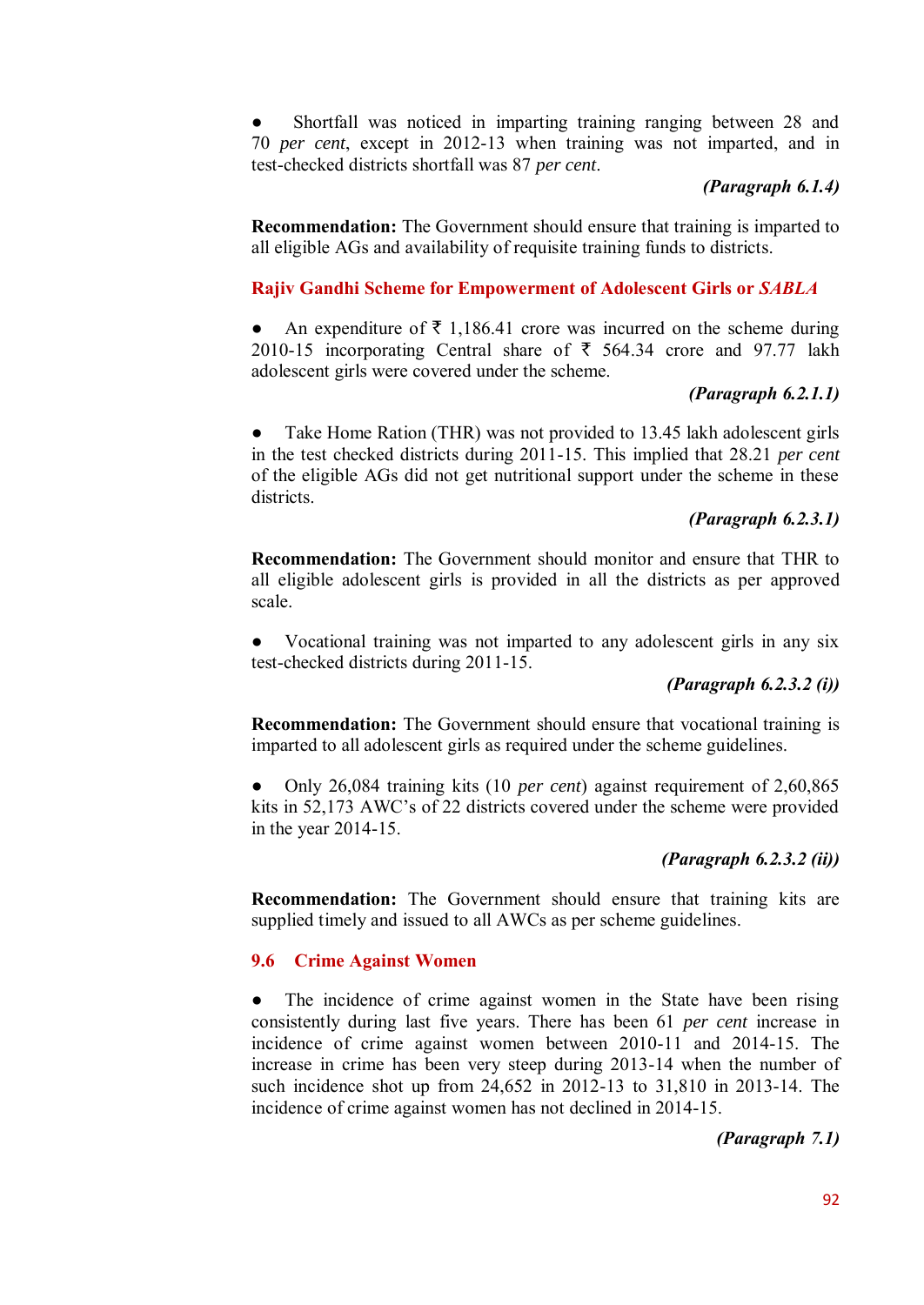#### **Police manpower**

Only 81 police personnel per one lakh population were available against the sanctioned strength of 178.48 police personnel per one lakh population in the State. Since Uttar Pradesh tops the list of the States having highest number of violent crimes accounting for 12.7 *per cent* of the total number of violent crimes in the country and also has maximum incidence of crime against women, shortage of about 55 *per cent* of the police manpower if not immediately bridged may further worsen the crime scenario in the State.

#### *(Paragraph 7.4)*

**Recommendation:** Government may ensure adequate police manpower to effectively control the increasing incidence of crime including crime against women in the State.

Women police personnel constitute only 4.55 *per cent* of the total police force in the State against the Ministry of Home Affairs advisory of 33 *per cent*.

## *(Paragraph 7.4.1)*

**Recommendation:** Given the large number of crimes against minor girls and women, GoUP may consider implementing MHA recommendations regarding employment of women police personnel.

#### **Crime and Criminal Tracking Network and Systems**

Implementation of Crime and Criminal Tracking Network and Systems (CCTNS) has been considerably delayed in the State.

# *(Paragraph 7.6)*

**Recommendation:** GoUP may issue directions for effective use of all functionalities of CAS such as investigation, prosecution, search and reporting to enhance operational efficiency of the police department.

#### **Compensation schemes**

● Under the direction of the Hon'ble Supreme Court, a scheme for restorative justice was formulated by GoI as 'Financial Assistance and Support Services to Victims of Rape: A Scheme for Restorative Justice'. The allocation of  $\bar{\tau}$  15.03 crore by GoI during 2010-12 as financial assistance under this scheme, was not utilised by the State though 3544 rape cases were reported in the State during the same period.

# *(Paragraph 7.7.1)*

**Recommendation:** Financial assistance and support services should be provided to rape victims promptly as per prescribed norms.

• Out of the total 18 cases for sanction of compensation under The Uttar Pradesh Victim Compensation Scheme, only two cases have been awarded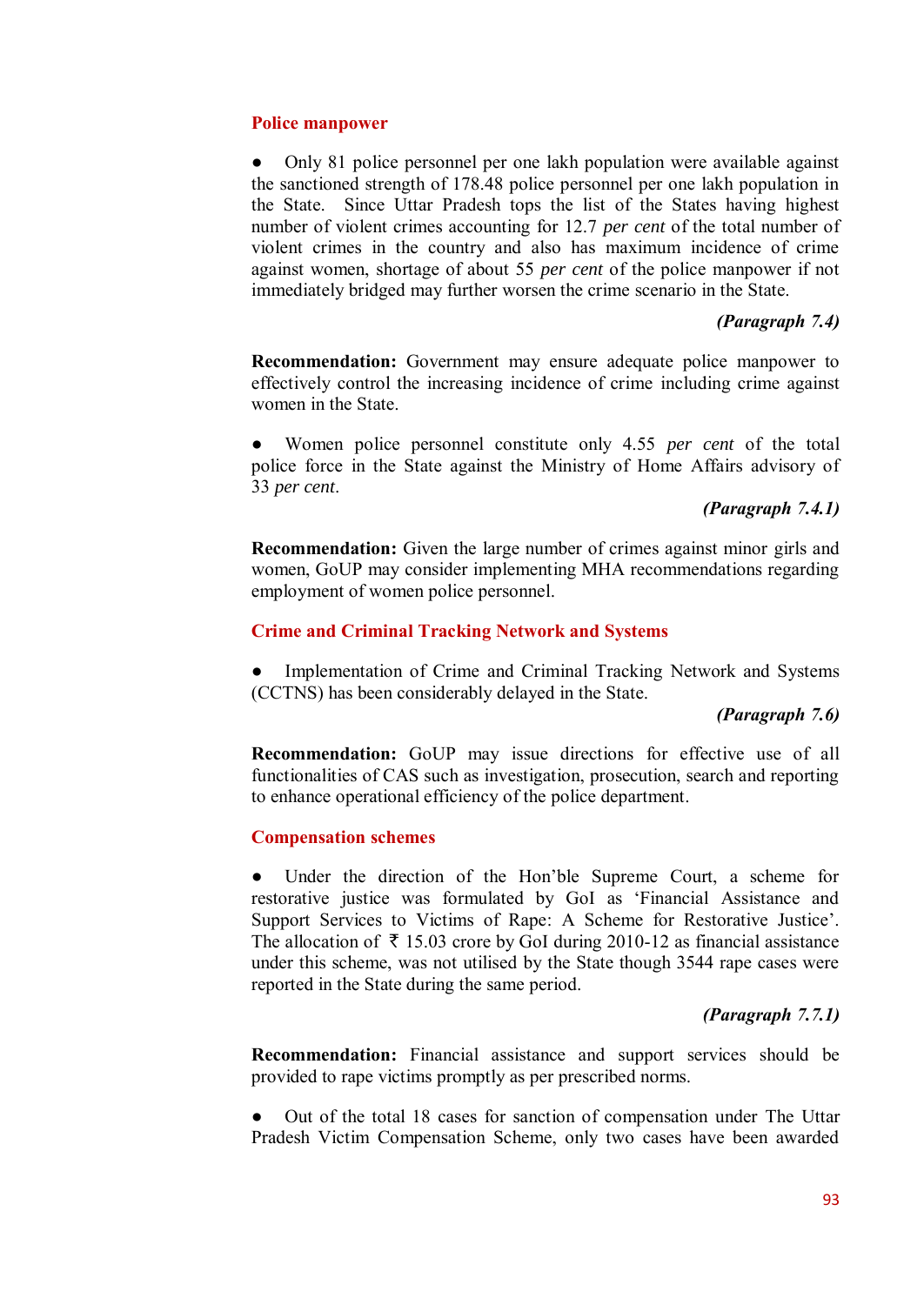compensation and remaining 16 cases are pending for four to 20 months on account of procedural delays.

## *(Paragraph 7.7.2)*

**Recommendation:** Compensation should be paid without any delay to victims and their dependents under 'The Uttar Pradesh Victim Compensation Scheme'.

# *Ujjawala* **– Support Services for Trafficked Women**

Grants were released to 13 *Ujjawala* projects for a period ranging between six and 15 months only and second and subsequent installments were not released to 12 projects. Further, due to non-release of grant in 12 out of 13 projects for a longer period, the scheme had become largely non-functional.

#### *(Paragraph 7.9.1)*

● No *Ujjawala* homes were established in districts bordering Nepal which are major transit areas vulnerable to trafficking as per UN report.

## *(Paragraph 7.9.2)*

**Recommendation:** The Government should establish *Ujjawala* homes in districts bordering Nepal and other major destination centres for trafficked women.

• The State Level Monitoring Committee was not formed and periodic evaluation of the projects through reputed institutions was not done.

## *(Paragraph 7.9.3)*

**Recommendation:** Government should constitute provisioned monitoring committees for proper monitoring of *Ujjawala* projects.

## **9.7 Destitute Women**

● District Women Welfare Committees (DWWCs) for planning and implementation of the *Swadhar Greh* scheme in the districts were not constituted, as a result, the magnitude of prevalence of destitution in women in the districts remained un-assessed.

## *(Paragraph 8.2.1)*

**Recommendation:** DWWCs should be formed in the districts to assess the magnitude of prevalence of destitution among women in the districts.

*Swadhar Grehs* were established in only 42 out of 75 districts in the State as of March 2015.

 *(Paragraph 8.2.2)*